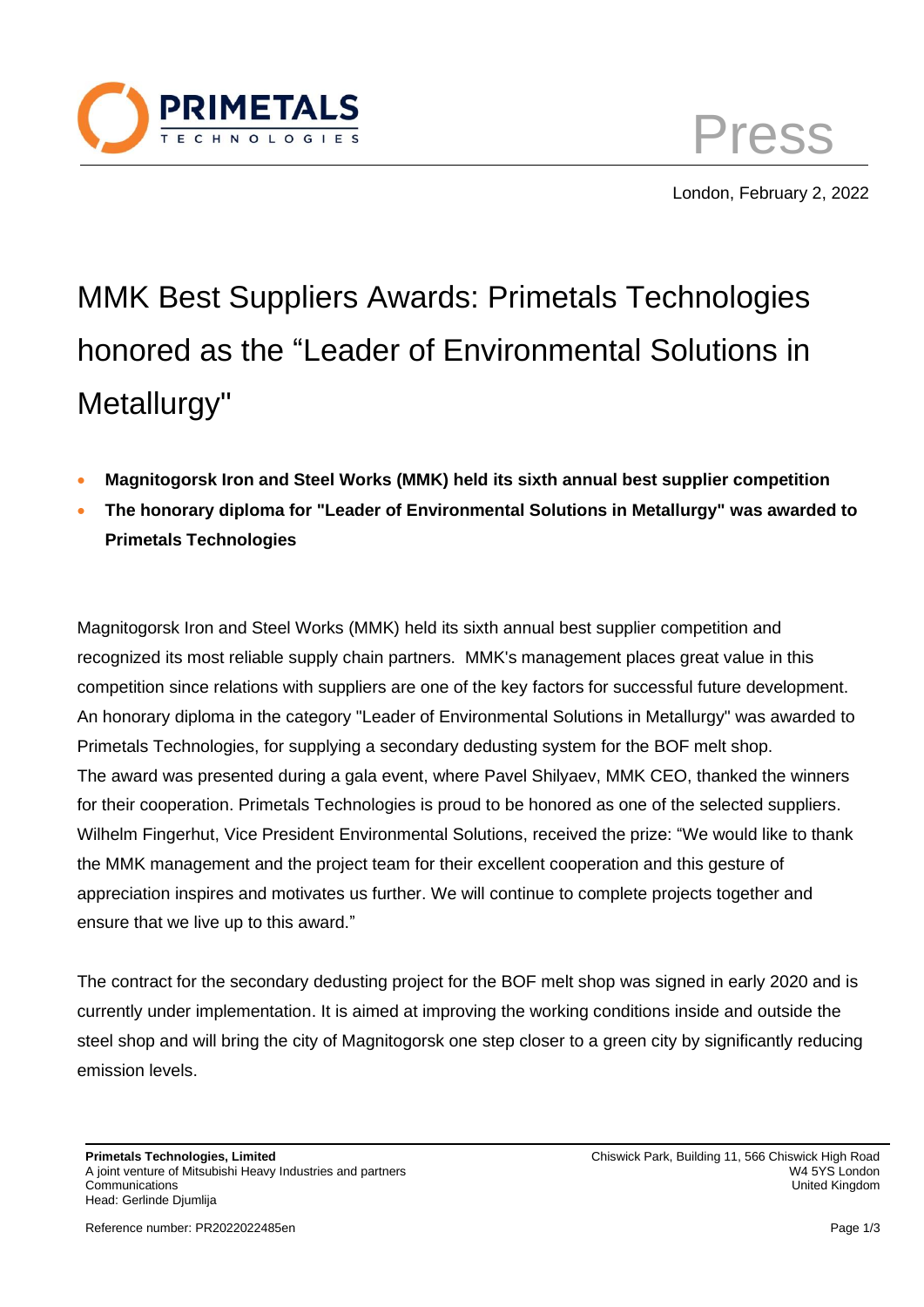Primetals technologies supplies engineering, equipment, and supervision for the project and startup is scheduled for summer 2022.

The main task of the secondary dedusting system is to efficiently capture dust emissions that occur during the handling and processing of hot metal and liquid steel (e.g., charging, tapping, reladling). The proper design and location of hoods is essential to achieve the highest dust collection efficiency and ensure clean atmospheric conditions inside and outside the steel shop. A major process improvement is the patented Primetals Technologies peak-cooler technology that absorbs temperature peaks during hotmetal charging and reduces the need for additional cooling air. Hence, this innovative technology based on thermal energy storage leads to reduced dilution air demands and reduced off-gas volume flows. This solution reduces investment and operating costs. Additionally, operational safety is improved, and greater productivity is achieved through a higher charging speed. The advanced pulse-jet filter removes dust from the raw gas stream and assures highly efficient dedusting and increased lifetime of filter bags.

Magnitogorsk Iron & Steel Works PJSC is one of the world's largest steel producers and holds leading positions among Russian steel companies with a total steel production capacity of 11.6 million tons of steel per year. The Company's assets in Russia represent a large steelmaking complex with a full production cycle, from preparation of iron ore to production of downstream products. MMK produces a wide range of steel products with a predominant share of premium products.